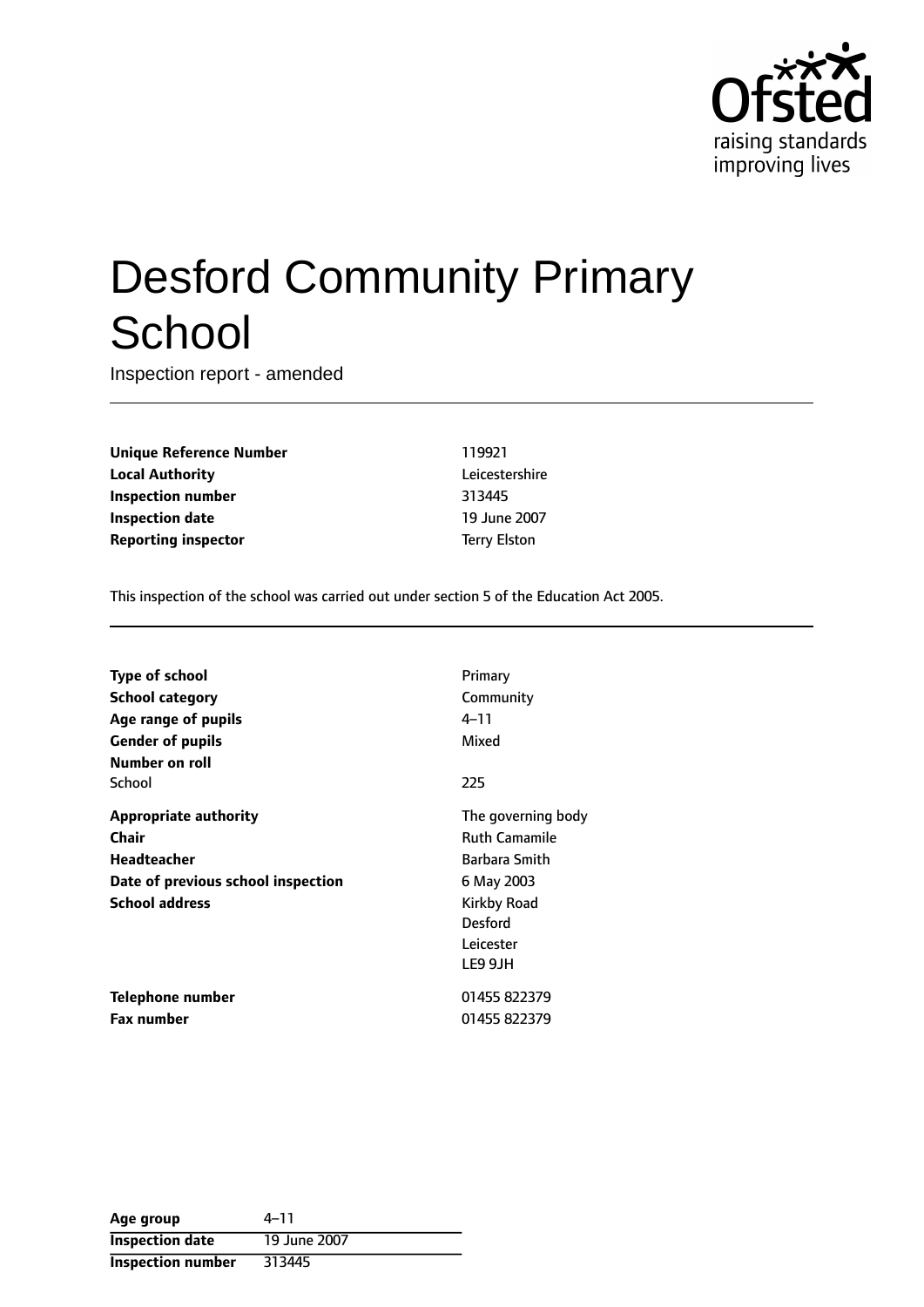## **Amended Report Addendum**

Report amended due to administration error

© Crown copyright 2007

#### Website: www.ofsted.gov.uk

This document may be reproduced in whole or in part for non-commercial educational purposes, provided that the information quoted is reproduced without adaptation and the source and date of publication are stated.

Further copies of this report are obtainable from the school. Under the Education Act 2005, the school must provide a copy of this report free of charge to certain categories of people. A charge not exceeding the full cost of reproduction may be made for any other copies supplied.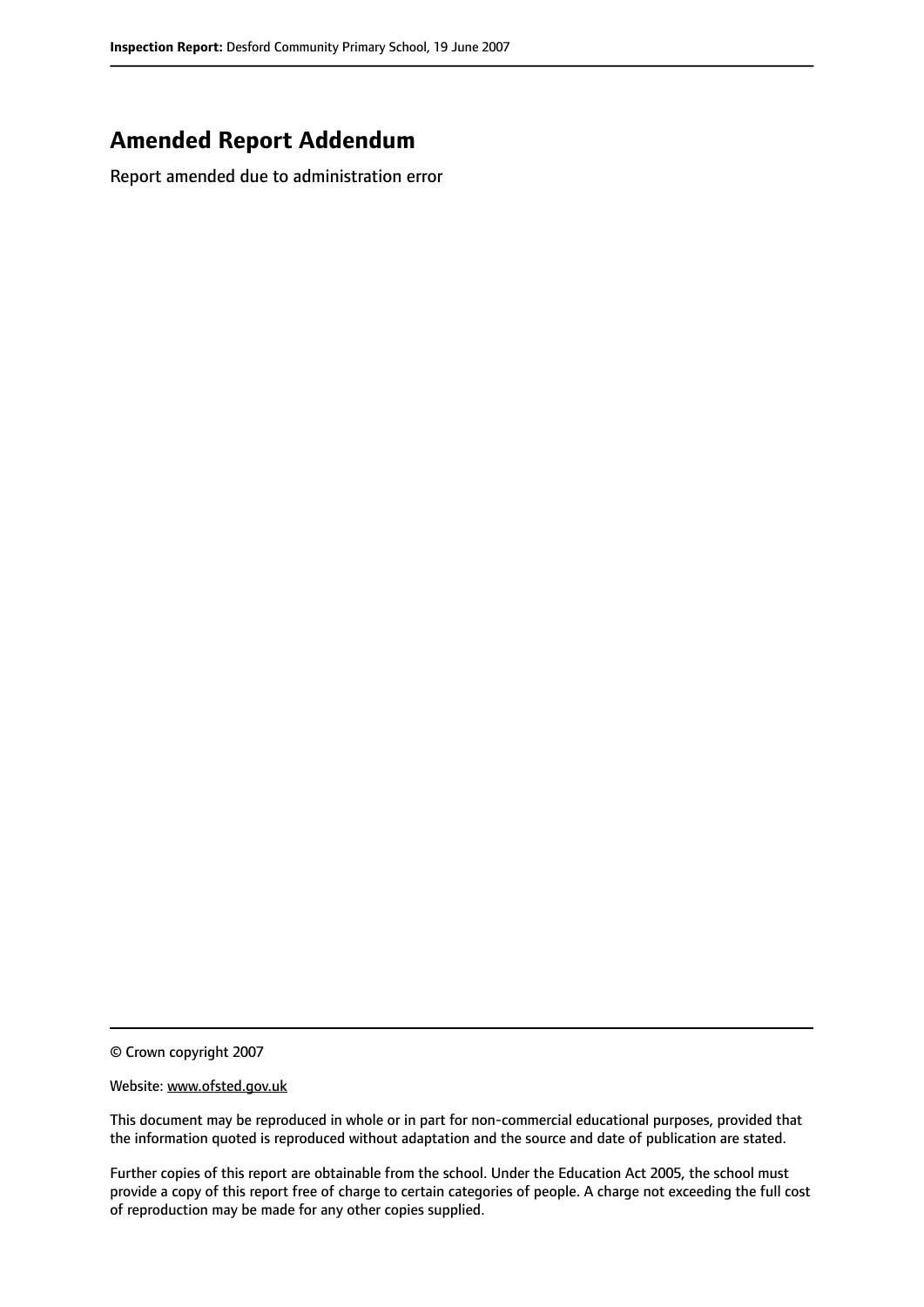# **Introduction**

The inspection was carried out by one Additional Inspector.

## **Description of the school**

The school admits pupils mainly from the village of Desford and the surrounding rural area. The proportion of pupils eligible for free school meals is below the national average. Very few pupils come from minority ethnic backgrounds or are at an early stage of learning English as an additional language. The headteacher has been in post since September 2006 following a period when the school had three headteachers in three years. Attainment on entry is broadly average.

## **Key for inspection grades**

| Grade 1 | Outstanding  |
|---------|--------------|
| Grade 2 | Good         |
| Grade 3 | Satisfactory |
| Grade 4 | Inadequate   |
|         |              |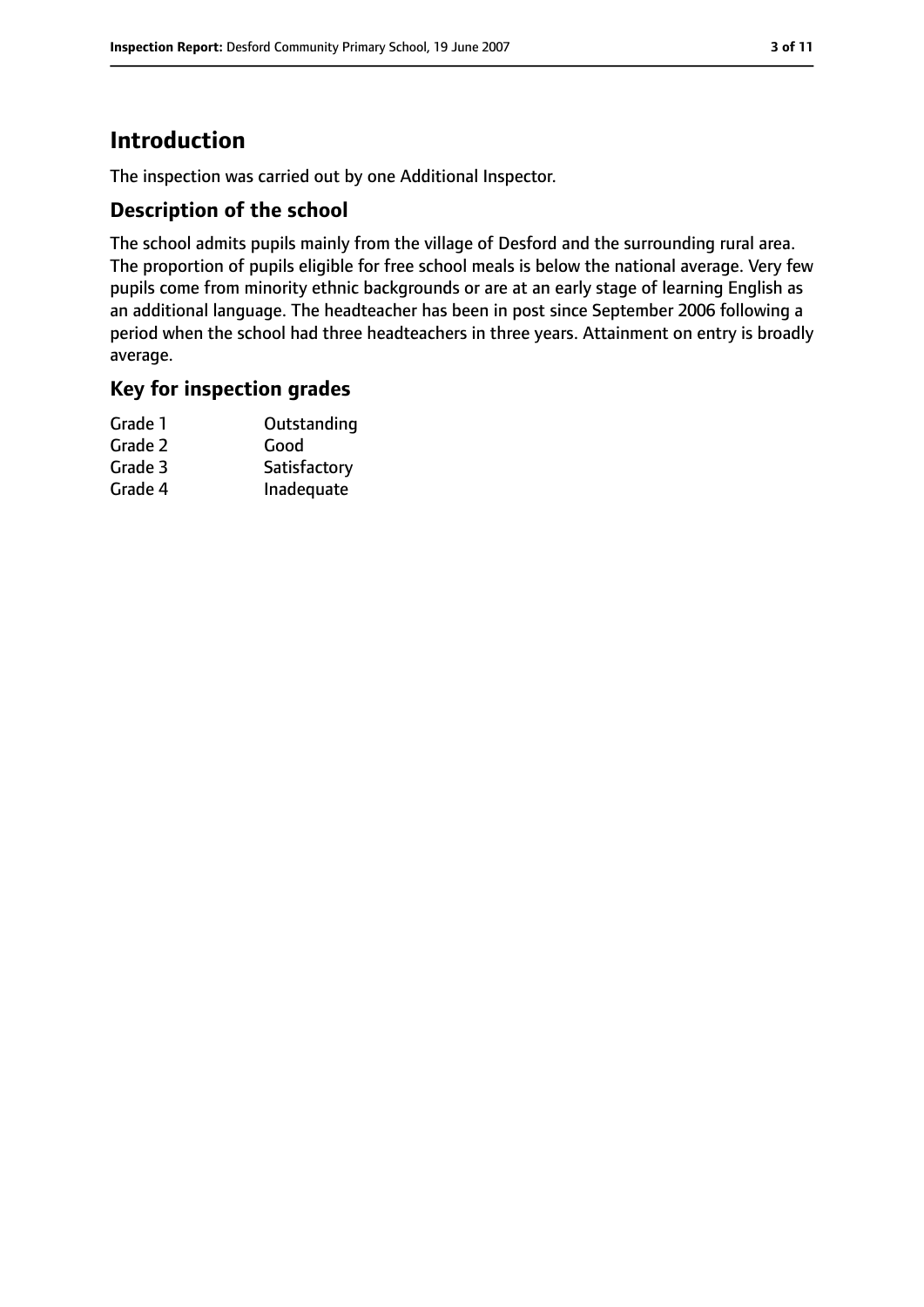# **Overall effectiveness of the school**

#### **Grade: 3**

Desford Community Primary School provides a satisfactory quality of education. Despite the considerable staffing turbulence over recent years, pupils' achievements are satisfactory and standards by the time they leave are broadly in line with the national average. Progress is satisfactory, overall, and good in science where pupils throughout the school show a good understanding of how to conduct experiments. In writing, progress is too slow because pupils have too few opportunities to write in subjects other than English. Children make a sound start in the Reception class and parents speak highly of the way all adults help them settle quickly into school life. Pupils with learning difficulties and disabilities make good progress because teachers and skilled teaching assistants support them well in lessons. While the quality of teaching and learning is satisfactory, it varies from adequate to outstanding. Teachers build good relationships with pupils and make lessons fun. They generally have high expectations of pupils' work but this varies from class to class. Not all lessons provide sufficient challenge for more able pupils and this helps to explain why not all of them achieve the high standards of which they are capable.

Pupils enjoy school, and their personal development and well-being are good. They feel safe and have a good awareness of the importance of living a healthy lifestyle. Pupils appreciate the good care, support and guidance provided by the school because they feel valued and well looked after. While the curriculum planned for them is satisfactory, pupils are justified in feeling that there could be more clubs and activities after school. This is particularly the case for girls who have no opportunities to be involved in sport outside physical education lessons.

The headteacher and other leaders have a clear awareness of these strengths and weaknesses of the school. While the leadership and management are satisfactory, the new leadership team has made a good start and their priorities are the right ones to move the school forward. Their analysis of pupils' progress is detailed and provides valuable information on which areas of the school need to be improved. The leaders recognise the inconsistencies in the quality of teaching and learning, but have not yet introduced a rigorous system of lesson observations to show teachers how to teach better.

## **What the school should do to improve further**

- Ensure that all teachers provide activitiesto challenge more able pupilsto do their best work.
- Monitor and evaluate the quality of teaching and learning more rigorously.
- Provide more opportunities in the curriculum for pupils to develop their writing skills.

A small proportion of the schools whose overall effectiveness is judged satisfactory but which have areas of underperformance will receive a monitoring visit by an Ofsted inspector before their next section 5 inspection.

# **Achievement and standards**

#### **Grade: 3**

Pupils' standards are broadly average and their achievements are satisfactory. Children in the Reception make a sound start to school and make satisfactory progress. Their attainment by the end of the Reception Year is average, with strengths in their mathematical and early reading skills where many exceed the expected goals. In Years 1 and 2, pupils make satisfactory progress and standards by the end of Year 2 are average in reading, writing and mathematics. These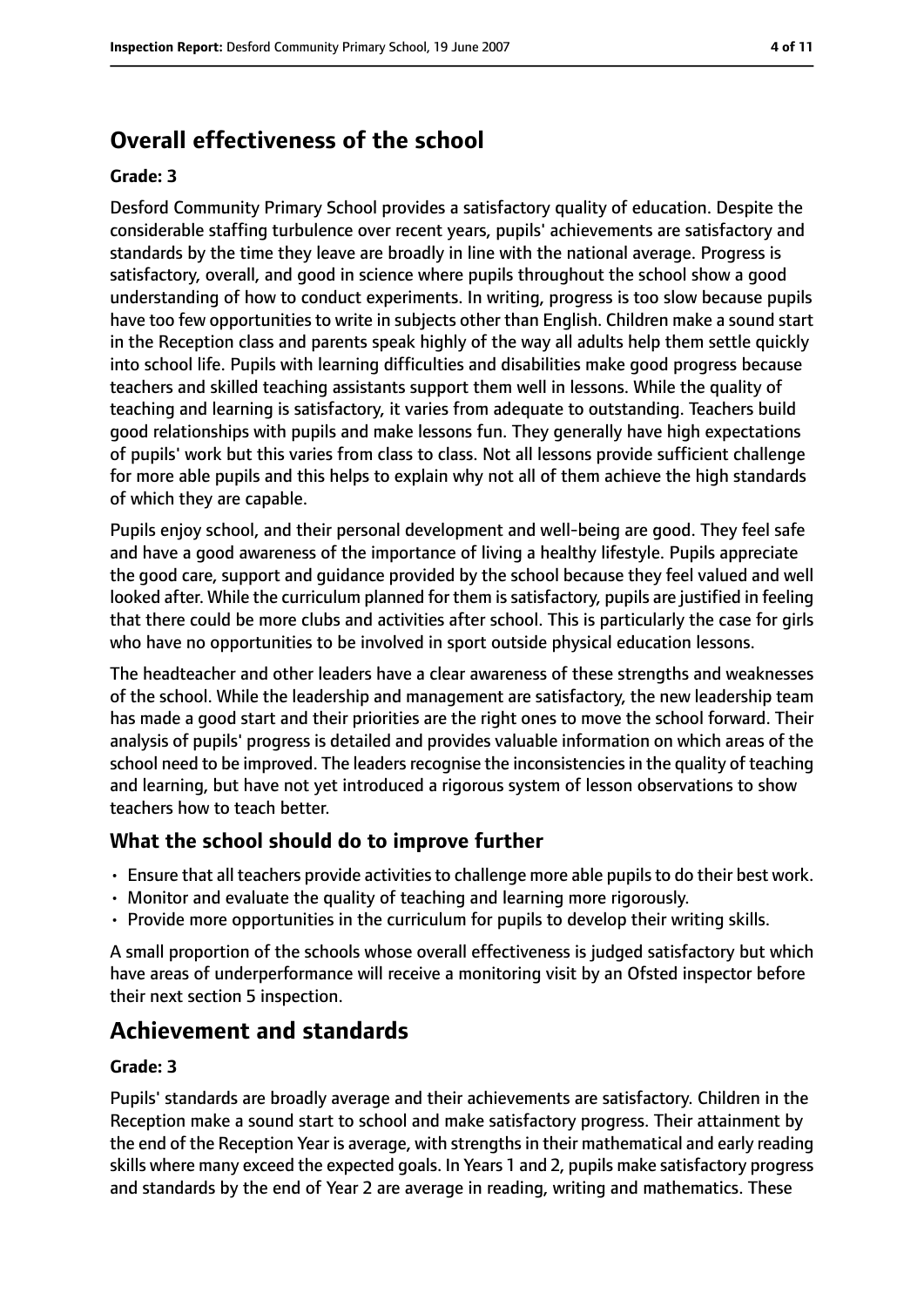standards show an improvement in writing since last year's assessments when they were below the national average. Pupils' achievements in design and technology and art and design are good and they produce some excellent models and three-dimensional pictures.

By Year 6, standards are broadly average in English and mathematics and above average in science. These findings are similar to the results in the 2006 national tests. The tracking of pupils' attainment over time shows that they have made satisfactory progress, overall, and good progress in science where the teaching is good. However, progress in writing is significantly slower than that in reading. While pupils with learning difficulties and disabilities make good progress, few of the more able pupils achieve well enough, particularly in mathematics and writing.

# **Personal development and well-being**

#### **Grade: 2**

Pupils' spiritual, moral, social and cultural development is good. They think deeply about issues and have the confidence to express their feelings on topics such as emotions and the dangers that humans pose to the environment. They have a good awareness of different cultures of the world and some of the work produced by Year 6 pupils when studying Islam shows exceptional understanding of how Muslims worship. Pupils develop a clear sense of right and wrong and nearly all behave well. One pupil commented, 'Behaviour's really good most of the time - just the odd blip.' Attendance is good. Pupils enjoy school but not all of them like writing because they find it difficult. Nevertheless, they find lessons interesting, because as one pupil put it, 'Teachers are really good at making lessons fun.' Pupils feel safe in school and have the confidence to talk to adults about their problems. They explain knowledgeably about how to live healthy lifestyles and enjoy the fresh fruit and vegetables prepared at lunchtime. Pupils develop their independence satisfactorily, although the lack of opportunities for more able pupils to work on their own at challenging tasks sometimes makes them too dependent on the teacher.

Pupils feel well prepared for the future by taking full advantage of the opportunities to plan budgets, work together on sales projects and improve their communication skills. They contribute well to their community through activities such as litter picking and organising events at school for the local village.

# **Quality of provision**

## **Teaching and learning**

#### **Grade: 3**

While the quality of teaching and learning is satisfactory, it varies considerably from class to class. A consistent strength of the teaching is the high quality of the relationships between adults and pupils. This starts in the Reception class where children settle quickly into school life because all adults value their contributions and are quick to praise them for their successes. In all classes, teachers are very good at giving pupils confidence to answer questions without fear of failure. Teachers make clear at the start of lessons what learning is expected so that pupils can assess their progress accurately at the end. They make lessons fun by creative use of interactive whiteboards that pupils find fascinating. For example, children in the Reception loved directing a caterpillar across the screen when learning left from right and pupils in Year 2 delighted in 'dragging' words down to make a tongue twister. Some of the teaching lacks challenge, particularly for more able pupils, which is why they sometimes make slower progress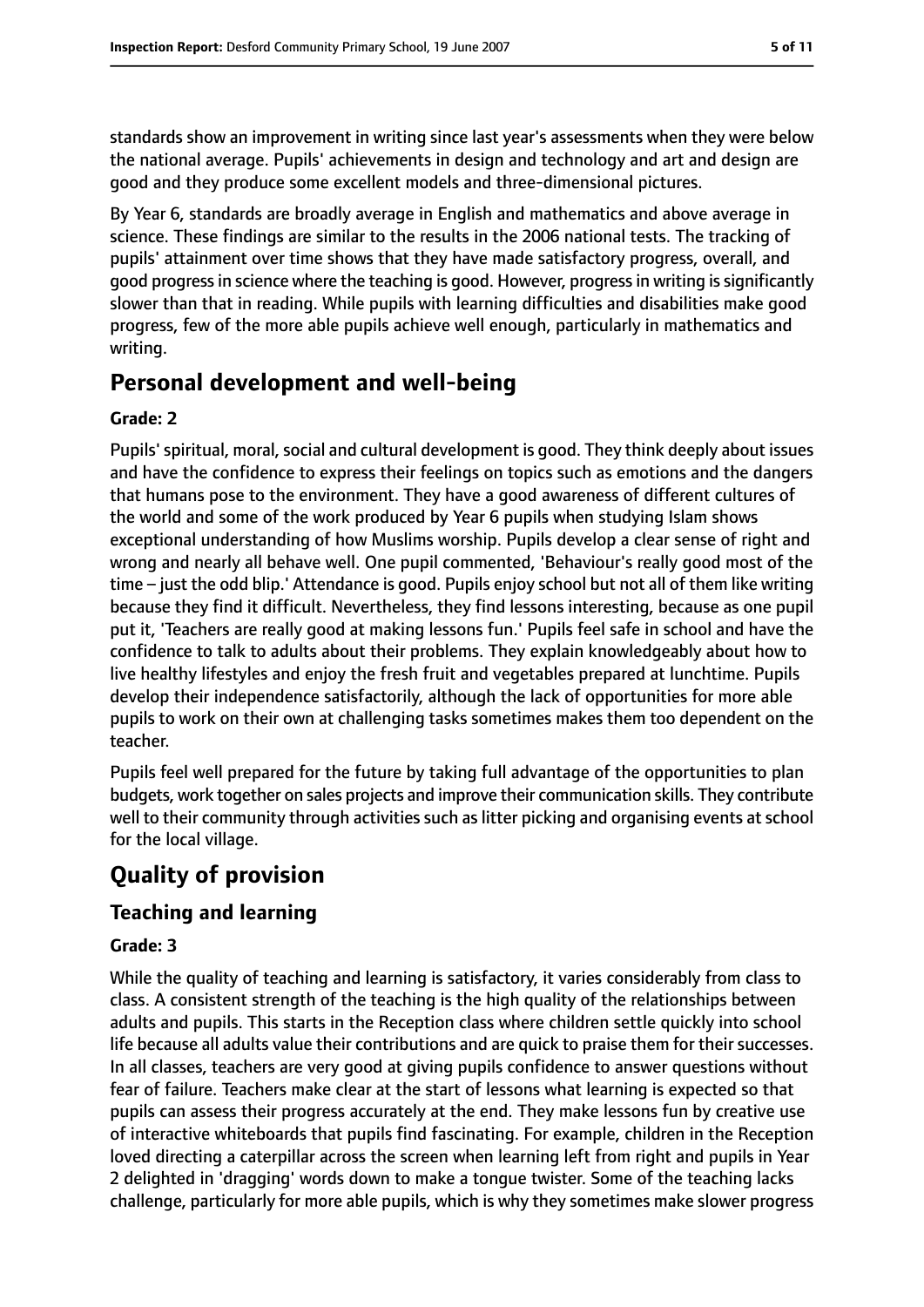than they should. Too often, all pupils are set similar tasks, with just more of the same work for those who finish quickly. Pupils' good rate of learning in science is the result of effective work by the school to improve the teaching of investigational skills.

Assessment is satisfactory. While teachers check on pupils' progress regularly, the quality of their marking varies from helpful comments that help pupils improve, to columns of ticks that offer little guidance.

## **Curriculum and other activities**

#### **Grade: 3**

The curriculum's strong focus on literacy and numeracy skills ensures that pupils gain confidence in reading and number. In writing, the school has recently focused on encouraging pupils to write more in all subjects in order to raise standards. This has worked well in Years 1 and 2, but higher up the school the planning is more patchy and some of the writing tasks ask too little of pupils. The good provision for pupils with learning difficulties and disabilities explains why they make rapid progress, especially in their reading and number skills.

The school provides an adequate range of popular activities at lunchtime and after school to extend learning but pupils are justified in feeling there could be more. There is good use of visits and visitors such as the fire and police services to enhance the curriculum and teach pupils how to stay safe. Provision for personal, social and health education is good, and gives pupils valuable opportunities to discuss their worries and learn how to stay healthy. Residential visits make an important contribution to pupils' personal and social development.

## **Care, guidance and support**

#### **Grade: 2**

The good quality of care, guidance and support has a strong impact on the personal development of pupils. Adults know the pupils very well and are guided by robust systems to ensure their health, safety and well-being. Parents speak very highly of the arrangements for their children when starting in Reception and the way they enable them to settle quickly and enjoy school. High expectations of behaviour and a clear behaviour policy ensure that pupils know the rules and adhere to them. Academic guidance is satisfactory, but its quality varies from class to class and not all pupils are clear about their personal targets. The school provides good support and guidance for pupils with learning difficulties and disabilities that ensure their individual needs are met well.

# **Leadership and management**

#### **Grade: 3**

The school's self-evaluation systems are satisfactory. The headteacher has done well in her first two terms to begin to evaluate the quality of teaching and analyse strengths and weaknesses in pupils' achievements. This has provided her with a firm basis upon which improvements can be planned. The headteacher, supported well by other leaders who are largely new to the role, has introduced good tracking systems that identify clearly the progress made by different groups of pupils and has made effective use of consultants to evaluate the teaching and learning. The leaders recognise that their next priority is for them to make formal observations of teaching. This has not been done adequately for some time and helps to explain the inconsistencies in the quality of teaching, marking and assessment from class to class. Despite this, and the many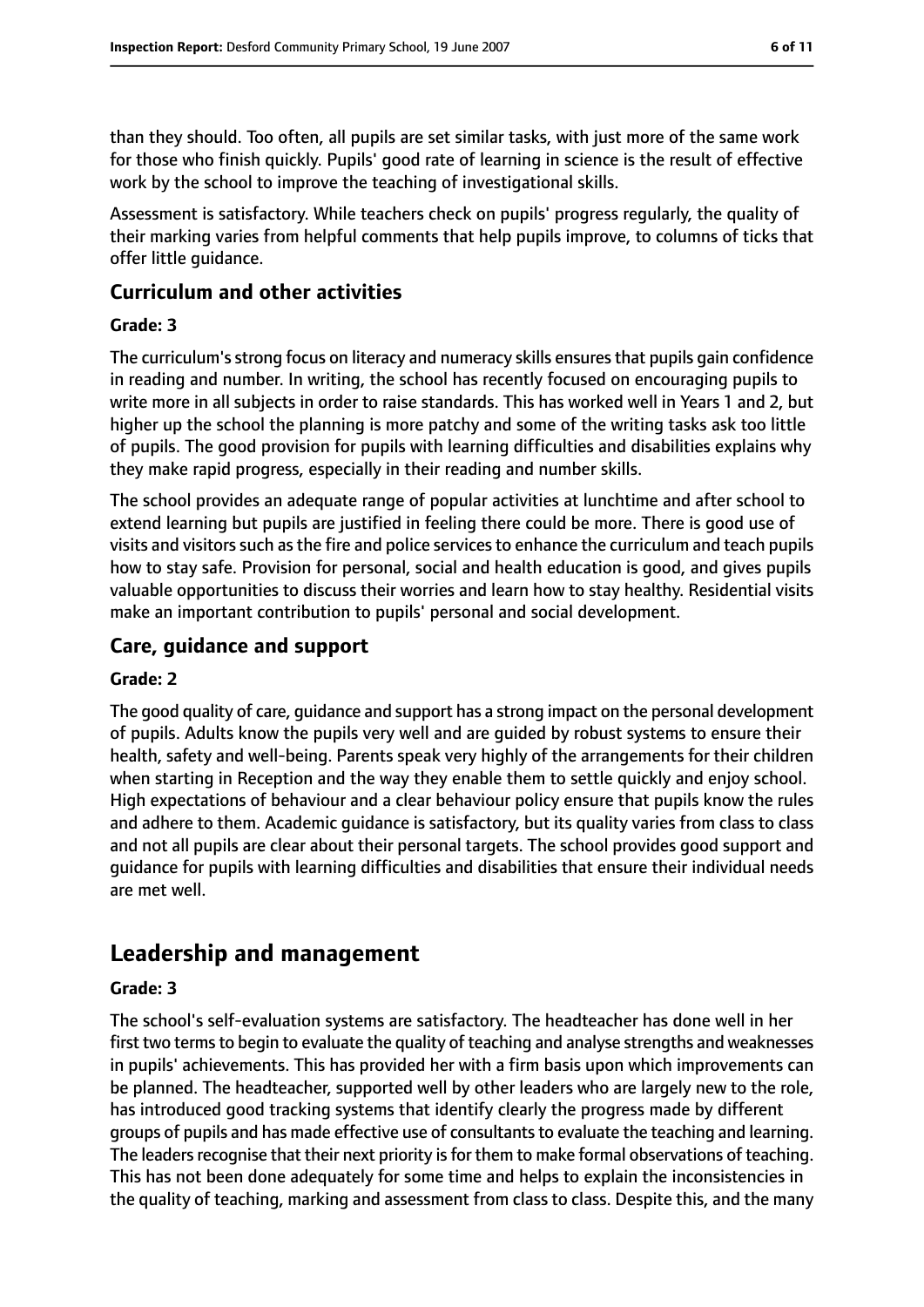recent changes in staffing, progress since the last inspection has been satisfactory and standards are satisfactory. Now that the leadership team is becoming established, the school is soundly placed to improve further.

The school has good partnerships with other schools that provide worthwhile opportunities to share expertise and training. Effective links with literacy and numeracy consultants has provided good guidance on how to teach reading and mathematical investigations more effectively.

Governance is satisfactory. Governors take a keen interest in the school, but not all yet feel they have the experience to hold the school to account.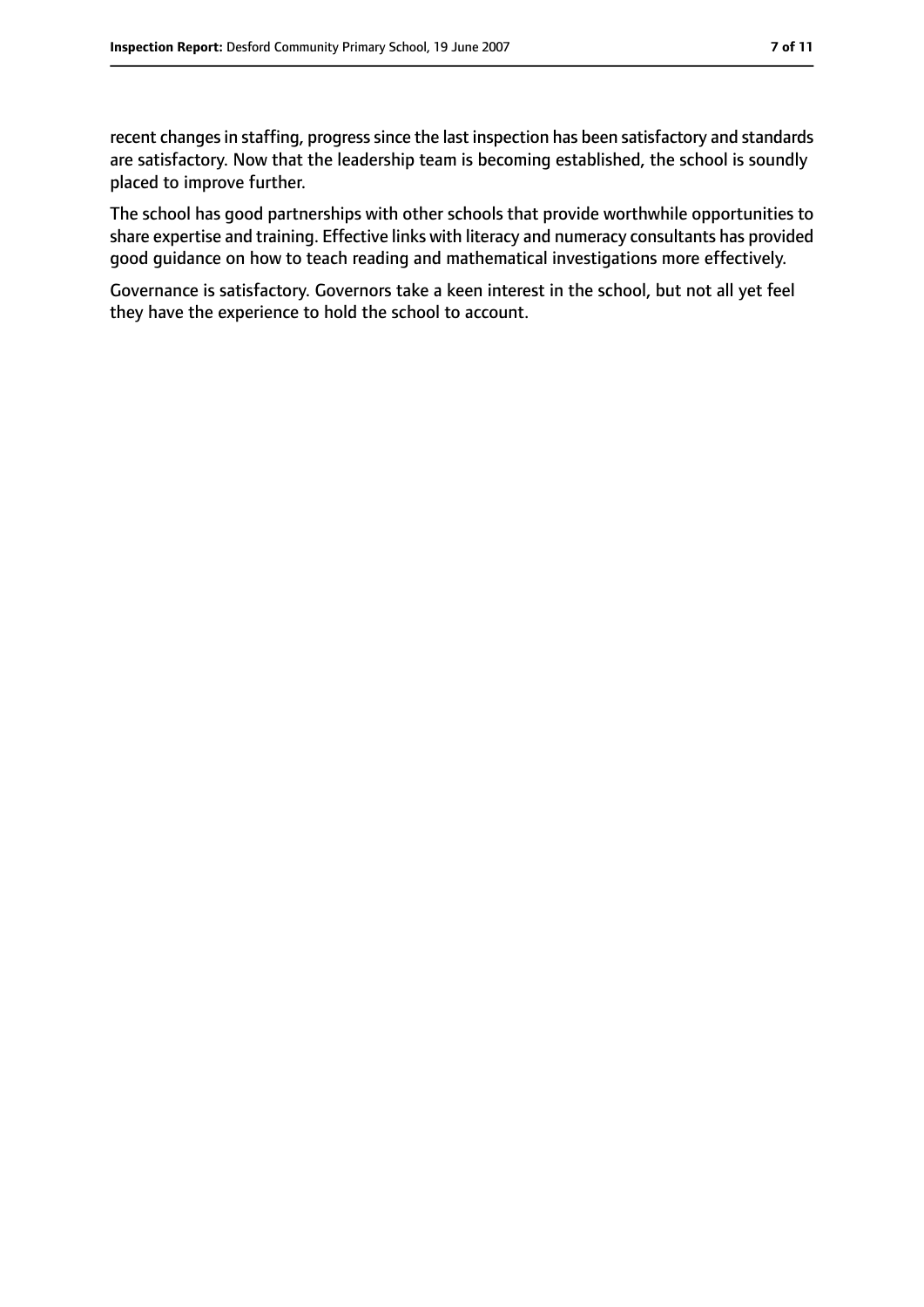**Any complaints about the inspection or the report should be made following the procedures set out in the guidance 'Complaints about school inspection', which is available from Ofsted's website: www.ofsted.gov.uk.**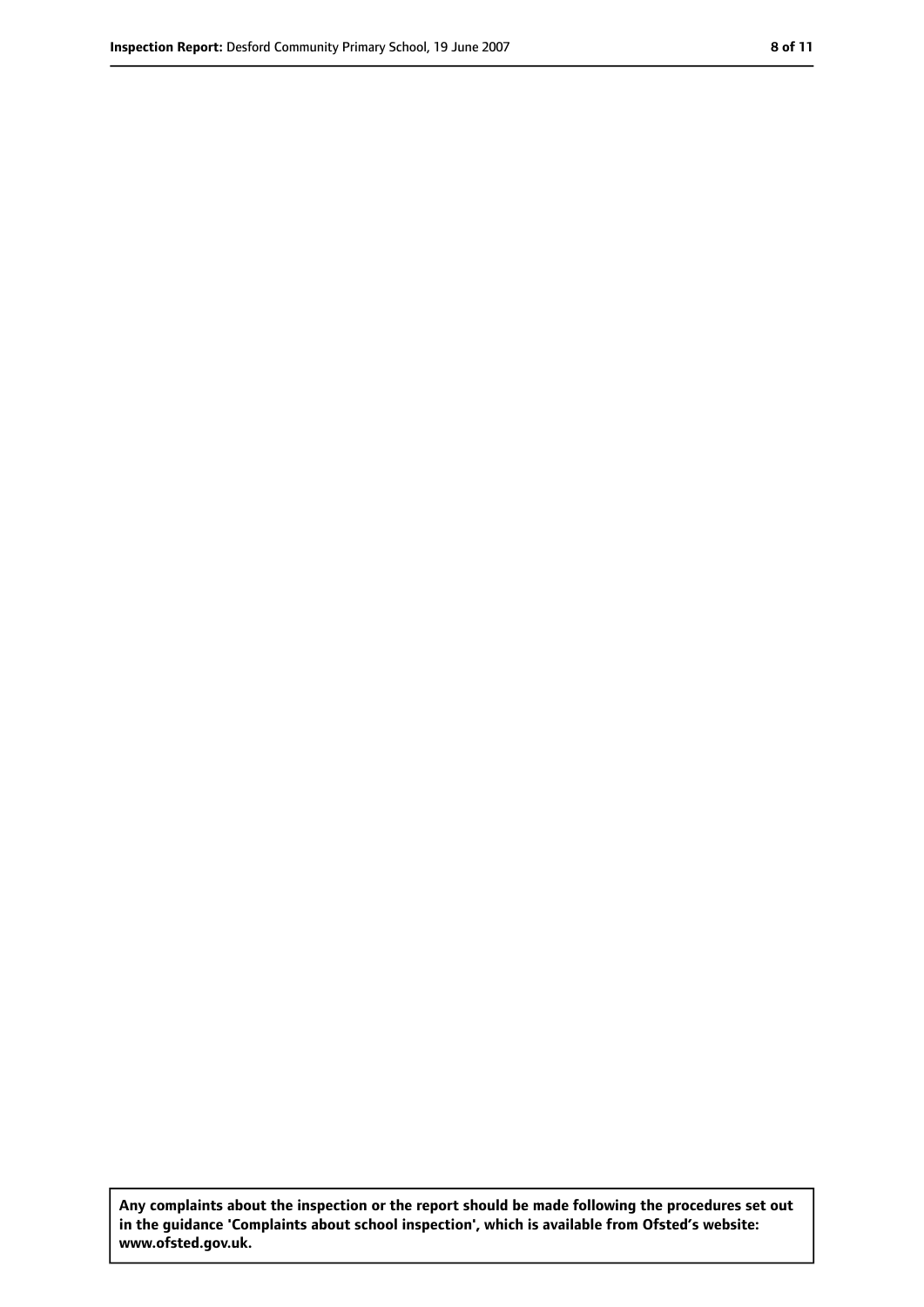#### **Annex A**

# **Inspection judgements**

| Key to judgements: grade 1 is outstanding, grade 2 good, grade 3 satisfactory, and grade 4 $\,$ | <b>School</b>  |
|-------------------------------------------------------------------------------------------------|----------------|
| inadequate                                                                                      | <b>Overall</b> |

## **Overall effectiveness**

| How effective, efficient and inclusive is the provision of education, integrated<br>care and any extended services in meeting the needs of learners? |     |
|------------------------------------------------------------------------------------------------------------------------------------------------------|-----|
| How well does the school work in partnership with others to promote learners'<br>well-being?                                                         |     |
| The quality and standards in the Foundation Stage                                                                                                    |     |
| The effectiveness of the school's self-evaluation                                                                                                    |     |
| The capacity to make any necessary improvements                                                                                                      |     |
| Effective steps have been taken to promote improvement since the last<br>inspection                                                                  | Yes |

## **Achievement and standards**

| How well do learners achieve?                                                                               |  |
|-------------------------------------------------------------------------------------------------------------|--|
| The standards <sup>1</sup> reached by learners                                                              |  |
| How well learners make progress, taking account of any significant variations between<br>groups of learners |  |
| How well learners with learning difficulties and disabilities make progress                                 |  |

## **Personal development and well-being**

| How good is the overall personal development and well-being of the<br>learners?                                  |  |
|------------------------------------------------------------------------------------------------------------------|--|
| The extent of learners' spiritual, moral, social and cultural development                                        |  |
| The behaviour of learners                                                                                        |  |
| The attendance of learners                                                                                       |  |
| How well learners enjoy their education                                                                          |  |
| The extent to which learners adopt safe practices                                                                |  |
| The extent to which learners adopt healthy lifestyles                                                            |  |
| The extent to which learners make a positive contribution to the community                                       |  |
| How well learners develop workplace and other skills that will contribute to<br>their future economic well-being |  |

## **The quality of provision**

| How effective are teaching and learning in meeting the full range of the<br>learners' needs?          |  |
|-------------------------------------------------------------------------------------------------------|--|
| How well do the curriculum and other activities meet the range of needs<br>and interests of learners? |  |
| How well are learners cared for, quided and supported?                                                |  |

 $^1$  Grade 1 - Exceptionally and consistently high; Grade 2 - Generally above average with none significantly below average; Grade 3 - Broadly average to below average; Grade 4 - Exceptionally low.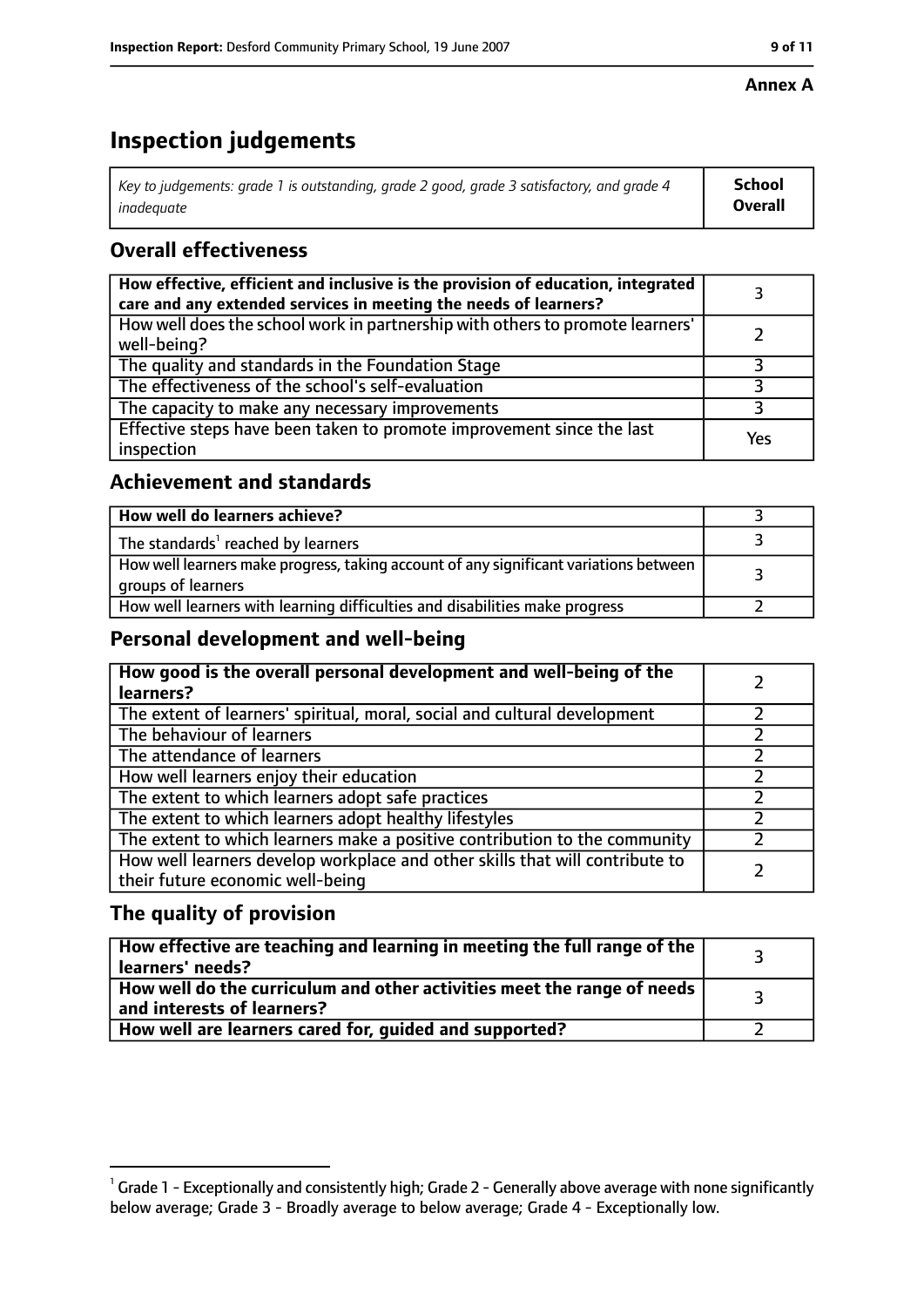#### **Annex A**

# **Leadership and management**

| How effective are leadership and management in raising achievement<br>and supporting all learners?                                              | 3         |
|-------------------------------------------------------------------------------------------------------------------------------------------------|-----------|
| How effectively leaders and managers at all levels set clear direction leading<br>to improvement and promote high quality of care and education |           |
| How effectively performance is monitored, evaluated and improved to meet<br>challenging targets                                                 | 3         |
| How well equality of opportunity is promoted and discrimination tackled so<br>that all learners achieve as well as they can                     |           |
| How effectively and efficiently resources, including staff, are deployed to<br>achieve value for money                                          | 3         |
| The extent to which governors and other supervisory boards discharge their<br>responsibilities                                                  | 3         |
| Do procedures for safequarding learners meet current government<br>requirements?                                                                | Yes       |
| Does this school require special measures?                                                                                                      | <b>No</b> |
| Does this school require a notice to improve?                                                                                                   | No        |